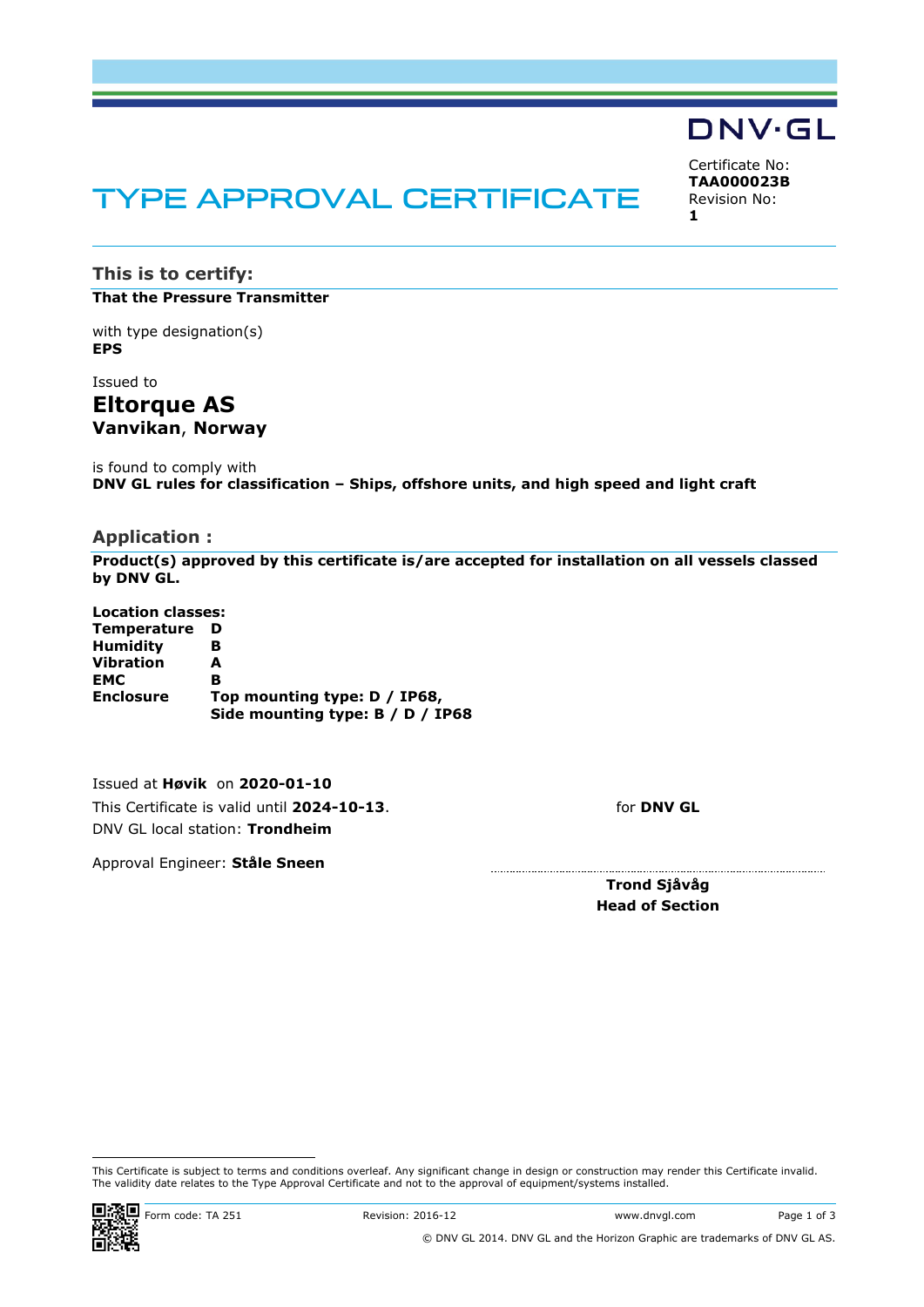Job Id: **262.1-029698-2**  Certificate No: **[TAA000023B](#page-0-0)** [Revision No:](#page-0-1) **[1](#page-0-2)** 

## **Product description**

ELTORQUE pressure transmitter model EPS for level gauging applications.

Naming convention: EPS-a-b-c-d-e-f-g-h, where the following variants are covered by this approval:

| a |     | $N - Normal type$                                                     |
|---|-----|-----------------------------------------------------------------------|
|   |     | A - Explosion proof type                                              |
|   |     | 1 - Housing material SUS304                                           |
|   |     | 2 - Housing material SUS316                                           |
|   |     | 3 - Housing material SUS316L (required for enclosure class D)         |
|   |     | $0 -$ Absolute type                                                   |
|   |     | $1 -$ Gauge type                                                      |
|   | - = | 1 - Top mounting, submersible type (IP68 down to 30m/100h)            |
|   |     | 2 - Side mounting, threaded type (IP68 down to 30m/100h)              |
| e | - = | Measuring range. 1-7 covers models up to 25 bar. 8 is user specified. |
|   | $=$ | Accuracy $(1-4)$                                                      |
| g | $=$ | 1 - 4-20 mA output signal                                             |
|   |     | Mechanical connection (1-4)                                           |

example of model name: EPS-N-3-0-1-3-2-1-1

Specifications

| Power supply:  | 24 VDC (nominal)                                      |
|----------------|-------------------------------------------------------|
| Output signal: | 4-20 mA, 2-wire                                       |
| Cable type:    | DQYPYT $5 * 0.2$ mm <sup>2</sup> vented special cable |

#### **Place of manufacture**

Eltorque Automation (Xiamen) Ltd. 2/F,1# building, No.168, Huizuo Rd, XinYang Industrial Area, Haicang District, Xiamen City, Fujian Province, China

### **Approval conditions**

The Type Approval covers hardware listed under Product description. When the hardware is used in applications to be classed by DNV GL, documentation for the actual application is to be submitted for approval by the manufacturer of the application system in each case. Reference is made to DNV GL rules for classification of ships Pt.4 Ch.9 Control and monitoring systems.

### **Application/Limitation**

Ex-certification is not covered by this certificate. Application in hazardous area to be approved in each case according to the Rules and Ex-Certification/Special Condition for Safe Use listed in valid Ex-certificate issued by a notified/recognized Certification Body.

### **Type Approval documentation**